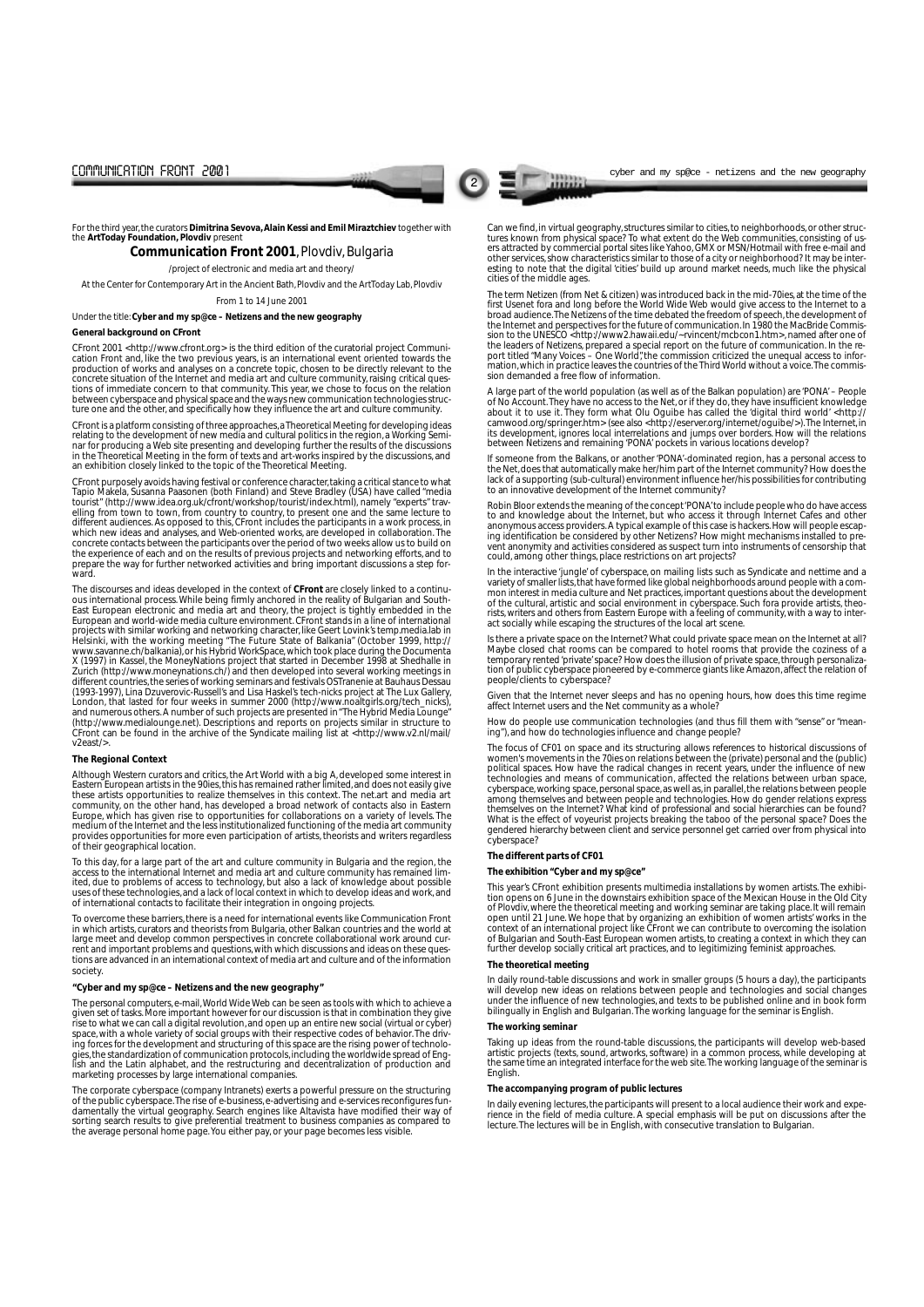### **Barbara Konopka's "Binary Man" (excerpts)**

£ukasz Ronduda £odz, 21st August 2000

"Those who make it impossible for unity to develop are the makers of angels." James Joyce

Thanks to the redundance of the modified version of the portrait, Barbara Konopka shows its mechanism as a stuffy space for the production of a split personality - as the slit between the cognitive subject and its object (which are supposed to be identical in this case) where the "I" is wrought. "[...] Even when the other is only me, me playing the part of another "me" in a double role: of the sender and of the receiver. Between those two roles, between me and the others (even if I am "them" myself), a split appears which makes any completeness of identity quite impossible."\*

The abovementioned split becomes the internal space for the ever repeated attempts at constructing the identity of the subject. The real world becomes only an element of the internal psychomachia within this space. The solipsistic relation is the reason why man as a being for himself is not able any more to enter the optimal interpersonal relations. The on-going privatization of society and the separation of man from other people lead him to create his internal space of the superego, where he feels an exile. When Barbara Konopka exorcises the "I" in a multiple portrait she gives up the preroga-

tives of the subject lost in the nuances of its own interior in order to introduce the figure of a binary man in her series of digital photograms called "Illuminations. On-line.". The binary man becomes the material used to form virtual subjectivities in their relation with the exterior, with the other, not with the Identical. Konopka presents the binary man as a double being, empirical and transcendental, made up of two bodies - the physical and the media body.

The binary man as a set of analytically atomized physical and mental elements forms the potential for the constitution of subjectivity. It is the frame in whose space osmoses and interphases take place and where ephemeral identities crystallize as the result of contacting any given other. Constant movement, nomadic dismemberment and the location in space makes the binary man a phenomenon which constantly improves and broadens its communicative potential. The possibility of permanent transgression and personality transformation denies thinking in terms of identity-as-foundation.

\*M.P. Markowski, "Efekt inskrypcji. Jacques Derrida", p. 396

# syndicate@cfront01 syndicate@cfront01 syndicate@cfront01

**barbara konopka <konopka@lycos.com>**

"Illuminations on-line. Binary man." 1998/99, 8 [d]photograms, 92/120cm each

ons on-line. Bi<br>[d]photograms,

uminations<br>(99, 8 [d]p;  $/99,$ "I11u<br>1998/

each

man E  $120$ Binary  $92/$ 

### Dear Syndicalists,

we would like to invite you to a small Syndicate meeting in Plovdiv, Bulgaria, from 7-9 June.

> Please contact us at <curators@cfront.org> if you'd like to join the meeting.

The community of Internet users at large is continually growing, and the Syndicate family in its turn is building up mass and speed and tradition. In the meantime, the Internet is developing dynamics that are not only due to size. Huge efforts to commercialize the Net, to turn the experience of countless adventurers, hackers, media artists, theorists, into money, are underway. The way we communicate with people who are close to us, and even the very notion of somebody being close, are undergoing considerable transformations under the influence of new technologies, but also new paradigms of social relations that date back to pre-Internet times. The changes in the political systems in Eastern Europe are in part due to these developments, but have also influenced them in return. All over Europe, and in variations throughout the world, we are witnessing deep changes that can be seen to constitute chances, but also create enormous pressures as historically grown power relations have been destabilized and are currently being redefined. A wide range of these questions are regularly discussed on the Syndicate mailing list. The Syndicate family has, since its inception, consisted not only in a mailing list, but also in physical meetings which have had a great importance for the development and identity of the family: Rotterdam (Sept. 96), Liverpool (April 97), Kassel (July 97), Dessau (Nov. 97), Tirana (May 98), Skopje (Oct. 98), and most recently in Budapest (April 99), with many smaller meetings and joint projects, presentations and workshops happening in between. These meetings have been essential in developing, in closer collaboration than is possible online, strategies of resistance and subversion against pressures that tend to limit our choices and freedom.

Since April 1999 in Budapest there has been no proper meeting. Two years is a long time without meetings for the Syndicate.

Communication Front proposes us its hospitality in Plovdiv, Bulgaria, for a small meeting from 7-9 June. Communication Front is an international project of electronic and media art and theory going into its third year, and will take place from 1-14 June. This year's topic is "Cyber and my sp@ce – Netizens and the New Geography". Specific Syndicate questions will be discussed in a shorter, closed-doors Syndicalist meeting in the afternoon of 8 or 9 June. The rest of the three days will be open to all interested people including the participants in the CFront event, for a cultural networking meeting to address some urgent questions. Once again, the Balkan region is at the center of attention, with the recent developments in Macedonia. Similar destabilizations are happening all over Europe. It seems that the Balkans give a stronger echo to these destabilizations, and the pressures escalate into more visible conflicts, which are then attributed to "ethnic" feuds. Once again, the question which role artists and cultural producers can play in such a situation is posed in a dramatically urgent way.

With the meeting in Plovdiv, we hope to take the discussions started on Syndicate and in other fora a step further and in face-to-face debate, come up with concrete proposals for projects that can develop inter-cultural collaboration. Some wounds are difficult to heal, some will remain for long, and yet we must find ways to deal with each other, to see others as persons and not exclusively as representatives of a community seen as the "enemy" and, building on the Syndicate family, to find common strategies to overcome the "dividing lines of hatred" and break through the isolation.

Below you will find a few excerpts from texts dealing with so-called "ethnic" wars and conflicts, which may serve as an inspiration for the discussions on what is going on in Macedonia and the Balkans at large, and for developing common strategies as artists, theorists and activists networked through the Syndicate mailing list, on how to deal with this and similar situations.

### With our very best greetings,

Dimitrina Sevova, Alain Kessi & Andreas Broeckmann

It is a collection of essays by Alexander Shurbanov, "The Dream of Reason – Is it easy to be an intellectual?", that called our attention to several texts we find relevant to our Syndicalist discussions. It is a hopeful sign that a book as far-sighted as Alexander Shurbanov's is published in Bulgaria, a book that carefully avoids Balkanizing and treats the question of cultural conflicts broadly, drawing on a wide variety of sources to look at a whole range of conflicts across the world. Some of the texts chosen by Alexander Shurbanov are of lectures presented at the at the WORLD CONFERENCE on CULTURE @ STOCK-HOLM (31 March-2 April 1998 <http://www.klys.se/worldconference/ papers/index.htm>). Following his logic of presenting different conflicts, we have picked a few of those, from Vietnam through Cyprus to Israel/Palestine, and add a few quotes more closely related to the Syndicate discussions at the end. Let Alexander Shurbanov introduce the first source himself:

"I think that Wayne Karlin's introduction to 'The other side of heaven' has something to tell us about our world and about the mission of the intellectual as a "third party" in every conflict. It is a narration about the compilation of an unusual book in which one-time enemies rise above politics, recognize each other as people and come to enjoy the process of working for the common good." (Alexander Shurbanov, "The Dream of Reason – Is it easy to be an intellectual?", Sofia 1999, p. 42 – in Bulgarian)

"The juxtaposition of that realization with the realization of how much

we liked each other, how much we had in common, how terrible it would have been if we'd succeeded in killing each other, brought us to moments of what I can only describe as a grief so intense that it changed us so we could never again see each other – or ourselves – in the same way. For me, that basic emotional shift became tied to a moment when in a conversation over the breakfast table with Le Minh Khue she found I'd been a helicopter gunner for a time and I found that she, from the time she was fifteen to the time she was nineteen, had been in a North Vietnamese Army Brigade that worked, often under attack from our aircraft, clearing bombs on the Ho Chi Minh Trail. We had become friends by then and at that moment I pictured myself flying above the jungle canopy, transfixed with hate and fear and searching for her in order to shoot her, while she looked up, in hatred and fear also, searching for me – and how it would have been if I had found her then. To waste someone, we called killing in the war, and the word had never seemed more apt. I looked across the table then and saw her face, as if, after twenty years, it was at last emerging from the jungle canopy. She looked across at me and saw the same. It was that look, that sudden mutual seeing of the humanness we held in common – which is of course what all good stories should do – that led to this book." (Wayne Karlin, US writer and Vietnam veteran, Introduction to "The other side of heaven" <http://www.connix.com/ ~curbston/OSHINTRO.html>)

"Living in a country of ethnic conflict means that you have to obey certain rules characterised with the side taking aspect of the conflict. Conflict dictates you to think in terms of categories. You, yourself are in a certain category and what is expected from you is to act within the limits of this certain category. The conflict culture operates with dualistic thinking. This is the either/or approach where you are forced to make the choice. Actually as I told above, you don't even have a choice. Your category is determined from your birth and you have to act and take side with this relevant category that you were put in. When you were socialised to your national identity you were thought to be proud of the aspects of your national identity and you also learned about the other which is less valued and which is the historical enemy. What if you approach the enemy and try to understand the reality through their terms? Some writers and poets in Cyprus have talked about the choice of "both" instead of an either/or approach. But since "both" includes also the enemy, they were named as the agents of the enemy by the supporters of the status quo.

Of course literature has a strong power to deal with these type of problems. If you are a person of literature in a country of conflict the first thing you have to deal with is the language itself. When I say language I don't mean the different languages spoken and the problem of translation etc. but what I mean is the language of your own society where most of the beautiful words are borrowed by the conflict. Where peace becomes the name of war, where victory means the denial of the other's rights and where many innocent words become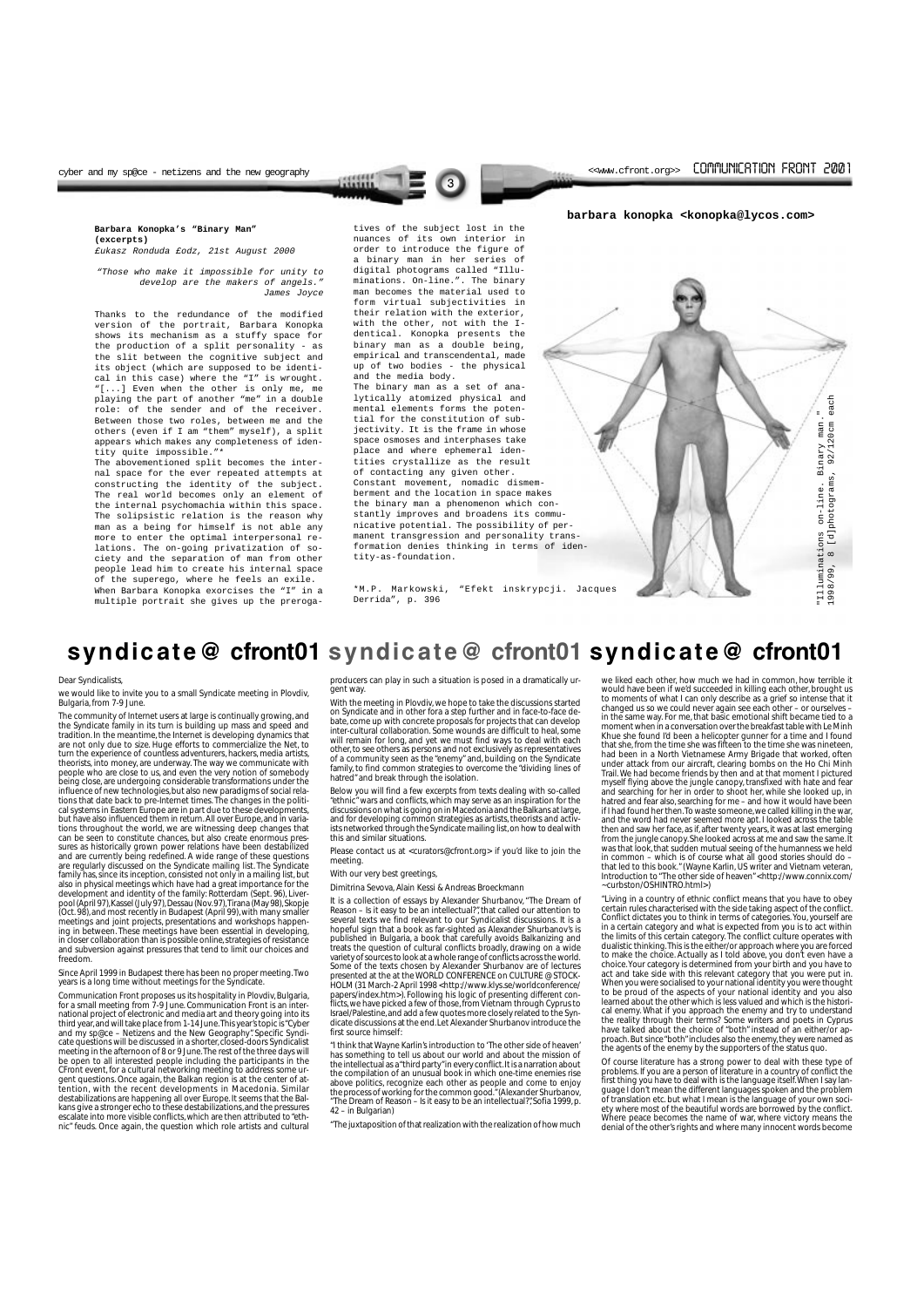associated with some categories of thought and where the words staying at the tip of the iceberg are actually associated with some feelings, interests, values and a certain history underneath. Words lose their original meanings and become identified with some divisions in life. Many words become associated with certain group thinking.

"In a country of conflict it is very difficult to experience democracy. The limits of freedom of expression is the "national cause and interest" which is mainly formulated and dictated by the ones in power. In a country of conflict, you can not have normality. For example in Cyprus we are still in a cease fire situation. This is an excuse for the administrators of both sides to take measures which couldn't be taken in a country which is not experiencing a regular threat of war. There is a call for national unity which actually means going along with the national cause formulated by the decision makers in power. Fighting for a national cause usually means fighting for your own group interest against the other. The concerns and the needs of the other is not included in this formula. It is a situation where one party will win and the other will lose. Here the writer's place may be the place of the third party where concerns of both parties could be taken into consideration.

(Neshe Yashin, Cypriot poet and journalist, "The Choice for Both" <http://www.klys.se/worldconference/ papers/Neshe\_Yashin.htm>.)

Politicians analyse the events and fix positions which fits the needs of their own side. The position of the other side is fixed with the same way. But literature does not work with positions and it rather deals with the human needs and experiences underneath these positions. This is the place where you can reach unity. I think many writers of countries of conflict are already playing this role by disconnecting themselves from the side taking and self-centred aspect of the conflict. Somebody may say what if there is a clear victim and this is your own side. I think there is never a definite victim in a situation of conflict. The interaction of victim and the persecutor is a rather complicated issue."

"Of course, I am not here developing mythological theories about the national individual or character. I am trying to sketch tendencies that have constituted themselves for a long time among the fragmented Bulgarian-language community. These tendencies or constructions, on the basis of a long-time praxis, have sedimented into the system, and if you are not in tune with this system you will rather feel in conflict with it; and conversely, if you share its values, you will benefit to some degree from the comfort of the collective resonance, and will be more understandable and therefore more integrated. And eventually, in case you sympathize with a more principled system of values, chances are that you will act out your person in our social field simply as an alien from outer space

"Indeed, we need to work out a kind of art which breaks down stereotypes that existed amongst us in our region. Stereotypes need real brave genuine people to question them and lay them bare. This does not need a hasty flight into love and marriage because it would not be true. It rather needs an objective and deep insight into the human need to survive in dignity, and that this need touches all. A clear sense of equality should prevail as a persisting tone. […] Culture is the only media which can dig out all the sources for such a society both in the ancient roots and the existing reality." (Izzat Ghazzawi, Palestinian writer and former prisoner of the Israeli authorities, "The role of Culture in Areas of Conflict" <http:// www.klys.se/worldconference/papers/Izzat\_Ghazzawi.htm>)

Alexander Shurbanov in his essays discusses in depth how history is constructed, and how it is taught in schools on both sides of a conflict, paying special attention to the construction of the "enemy" and the differences in the description of one and the same event in different "histories".

"Superiority is always relative and demands that the other side be discredited. In order to support the claims of one nation that it is civilized, the past, the descent and "character" of its neighbors are declared to be Barbarian. Past events are fabricated, exaggerated or estimated according to anachronistic current standards outside of any historical context and understanding." (Alexander Shurbanov, p. 16)

Vladimir Trendafilov, in his newest column in the Bulgarian weekly "Kultura", intervenes in an explosive discussion provoked by a proper media bomb launched by a populist-nationalist commentary by Alexander Tomov in the Bulgarian daily Demokracia, close to government positions. Tomov's article is about "The New Barbarians" (read: the intellectuals, and especially those not in line with the government) who want to destroy the metaphorical City of Democracy.

"Let's create peace. Let's rebuild our own region. It coincides with the boundaries of the Balkans. This time on safe ground. Openly face and overpass all hardships. Get acquainted to each other. Maybe for the first time properly. A creative explosion will come from this. Let us conduct a thoughtful reorganization of the Balkans where cultures interact one with another constructing thus a new socio-economic system that will make good use of the existing cultures on our peninsula. Expand the conscience for spiritually and materially prosperous Balkans. Have us use in a good direction the historical conscience of our people. Let us reject the untruth and hatred. Praise the joy of people, praise their peace. Allow for reconciliation of the Balkanian people and settling of their disagreements. Negotiate how to demilitarize, transform. Preserve the cultural heritage of the Balkans. The Balkans are flexible enough to adjust to sociological, economical, and political changes accepting all religious beliefs. Holy places are holy for all. It only makes them more holy if more people regard them as such. Let us surpass the destroyed economy the end of millennium catasBalkantrophy. In accomplishing this let us try not to harm anyone. Do not work on splitting the region but work on its unity. It's so easy to split and so difficult to unite. But so much worthier. We need wisdom more than courage. We need a constant revolution of the heart. We need a concept of togetherness. We need creative minds with love for the people. We do not need leaders with hunger for power. Nor do we need stubbornness but rather adaptable, power sharing people. Nobody is alien on the Balkans so nobody should be discriminated on issues of nation or faith. Religion is a private affair of the individual. Fear no one and nothing. Let the people of the Balkans determine the faith of the Balkans. If we don't someone else will.

The traits and constructions sketched above form a colorful tradition that I prefer to call the syndrome of unsuccessful barbarism. I understand "tradition" to be the disorderly system of Bulgarian ethnic selfreflection that has been preserved to this day some relevance in writings and mentality. Even before the Ottoman invasion, that favorite historical period of our historians-nationalists, Bulgaria has always had only a foreign policy and no home-affairs policy. I'm not criticizing, just trying to outline. The main – if not the only – topic of our history is our borders – the movement in that and the other direction across the borders with Byzantium, the loss of borders in the times of the briefer Byzantian and the longer Ottoman slavery, the reestablishment of the borders after the Russo-Turkish war 1878, the movements for enlarging the borders in the direction of Southern Rumelia, Macedonia, Aegaean Thrace and the unhappy contractions of those borders after a few grim wars. All the rest that is known and emphasized – the Czars, culture, religion, battles, the people, the alphabet, literature, etc. – are variations on that same theme.

It seems that at the roots of this centrifugal deviation stands the long-standing inertia of mentality originating unsurprisingly in the high tiers of our strongly hierarchical social field. Our collective identity, which constituted itself around a lasting inferiority complex, stands out in history from afar and as yet from above – from the complex of the government that has not succeeded in conquer or decisively defeat its more brilliant geopolitical neighbor and has therefore come to imitate him, envying him about everything he has and is. The fate of Bulgarians is thus to some extent analogous to that of the Barbarian tribes that destroyed Rome and in the early Middle Ages regrouped themselves in its already decentralized territories. With two differences. The first is less important, and the second perhaps decisive. Our conflictual contact is, first of all, with Rome Minor, secondary, isolated and lurking, that has regressed to its pre-Roman (i.e., Greek) language-cultural identity. The second difference is that the tribes of new settlers in this case do not end up conquering their Rome, but stay in its periphery. It is the Ottoman invaders that in the end play the role of successful Barbarians. In this line of reasoning the latter turn out to be more local – or more inside – than we are, because they are the activating element of the emotional ferment on the land of the Balkan peninsula. We remain outsiders and even construct ourselves

"So all you artists who hide behind the institutional, lazy agendas of cultural complicity. I dare you to become real for once and re-invent who you have been informed you are & become part of the world actively. Any little creative gesture helps towards the liberation of our mediated souls. All oppression should be challenged——now!

on the sub-state level, in terms of the group, towns and villages or larger family."

(Vladimir Trendafilov, "The Unsuccessful Barbarism", Kultura, Vol. 17, 4 May 2001 <http://www.online.bg/ my\_html/2178/varvar.htm> – in Bulgarian)

Here's a glimpse of a commentary in the Bulgarian daily press about what's happening in our neighbor country.

"Macedonia is on the brink of a civil war. The killings and violence give rise to vendetta. The streams of refugees go to regions with ethnic dominance among the inhabitants – the Bitolian Albanians seek refuge with their relatives in Western Macedonia, the Macedonians from Tetovo move to Bitol and Strumitsa. Ethnically cleansed zones are appearing, which have been the portents of armed conflicts and civil wars in throughout the history of Yugoslavia's falling apart." (From Krassimir Uzunov, "Macedonia Is Civilian", in: Trud, 5 May 2001, see also <http://www.focusbg.com>.)

Let's now continue on in more cozy waters with a few excerpts from Syndicate discussions and interventions.

"i can understand what Misko started in the syndicate list as reporting on the situation, and i don't have

a big problem with it. i think that it's neccesary to be involved when such situations occur. what i disagree with is the simple reporting, or the cut and paste from local and international media reports, which we can get in any case, and i tell you that i am simply deleting them from my mail box now. - what i suggest is to see what can we do, Misko, Michael, Eleni, Andreas, everybody that is participating in this posting, to find some common ground where to develop common initiatives that can help towards a longer term goals, of peaceful coexistence, such as the latest posting from Misko was on the pannel being organized in the Harward school of Law."

(Edi Muka, message to Syndicate on 30 March 2001 <http://www.v2.nl/mail/v2east/2001/Mar/0350.html>)

(Melentie Pandilovski, "The Balkans to the Balkanians", posted to Syndicate on 3 April 1999 <http:// www.savanne.ch/balkania/papers/balkania.html>)

"On the constantly morphing political map of the Balkans, it is easier than in most other places to visualize how arbitrary the writing and teaching of "history" is, and to draw the conclusion that there are "histories" rather than "history", each written in a time and place and context for a purpose rather than following logically from a sequence of events that intrinsically relate to each other. Each an attempt at designing and molding the past to fit the interests of a ruling class. In a broader context, feminist theorists and historians have shown how official history-writing in the countries of the imperialist center ignore the active role played by women and otherwise works to perpetuate gender stereotypes and impose gendered social roles. Writers and historians from antagonist movements have shown that this same history-writing extensively deals with the interaction between people (men) from the ruling classes while ignoring the struggles of other people against the control mechanisms installed by the former. Similarly, critical historians and activists from countries of the periphery have shown how official history-writing takes on an imperialist perspective, legitimizing colonialist and imperialist control and access to people and resources."

"One of the moments in which the richness of contradictory and subversive potential of Balkan "histories" became apparent was a series of night-long discussions between Luchezar Boyadjiev (from Sofia) and Melentie Pandelovski (from Skopje), with the involvement of Amos Taylor (from the UK, living in Finland) some of the time, at the ISEA 98 (Inter-Society for Electronic Arts) meeting in Manchester/UK in the first week of September 1998, in the context of the temporary media lab Revolting. The two started discussing the respective histories on which the notion of the Bulgarian and the Macedonian nation are constructed. What they found is that the same events were often described with completely different connotation in one or the other historical construct, that the same people were sometimes claimed as part of the respective "nation" by both official histories, and that the histories varied in which stories, events and relations they left unreflected and untold. Each official history builds a narrative in order to create a necessary, a "logical" order between single events. This narrative including its omissions is one of the important building blocks of the concept of "nation"."

(Alain Kessi, "Unstable identities and multiplied histories – a step towards Balkania" <http:// www.savanne.ch/balkania/texts/broken1.html>)

"From my experience of many artists that I have met, including many cyber ones also, is that they are much more concerned on how kool they look externally rather than daring to declare open direct, creative action against institutional control. There are a few exceptions. A lot of artists have gone through the process of being pruned and directed, given ideas by institutions on how they should behave in an idealized, art world. A lot of artists are quite happily, isolated in their studios, trapped by their computers & ignore dealing with fundamental issues of the world. The usual problem is that loads of these supposed artists hide behind the medium & have no message to say at all. The way round this for many strategical, denial orientated artists is to say that there is nothing worth while saying anymore, which is part of the decadent & facile american x generation sheen that issued 'irony beyond intention'. Art has never saved lives, people have."

(Marc Garrett of furtherfield.org, message to Syndicate on 29 March 2001 <http://www.v2.nl/mail/v2east/ 2001/Jan/0685.html>)

"In 1942, during his American exile, the German writer Carl Zuckmayer writes the theatre play Des Teufels General, The Devil's General. The central figure, Harras, is a German airforce general who comes to resist the Nazi order and eventually kills himself at the end of the play. In one scene, Harras is talking to a young SS officer from the Rhineland, who is very proud of his pure Arian family tree. Harras laughs at him and says:

COMMUNICATION FRONT 2001 cyber and my sp@ce - netizens and the new geography

'Imagine all the things that can happen in an old family. And especially in one from the Rhine, of all places. From the Rhine. From the big grinder of populations. From the winepress of Europe! And now imagine your ancestral line – since the birth of Christ. There was a Roman field captain, a black fellow, brown as a ripe olive, he taught Latin to a blond girl. And then a Jewish spice merchant came into the family, he was a serious man and became a Christian before the wedding and he was the founder of the Catholic tradition in the line. And then followed a Greek physician, a Celtic legionary, a landsquenet [French for German mercenary soldier, from German Landsknecht; ed.] from the Grisons in Switzerland, a Swedish cavalryman, a soldier from Napoleon's army, a deserting Cossack, a mine worker from the Black Forest, a miller from the Alsace on his travels, a fat boatman from Holland, a Magyar, a Pandur, an officer from Vienna, a French actor, a Bohemian musician – on the Rhine, all these people have lived, fought, drunk and sung and made children.'

Harras tells the young SS officer not to be proud of some purity, but to be proud 'because everything has been mixed in the Rhineland'. To come from the Rhine, he says, means to be from the occident, from the Abendland, from Europe. […]

On the morning of 26 May 1999, the day of a European football cup final between Manchester United